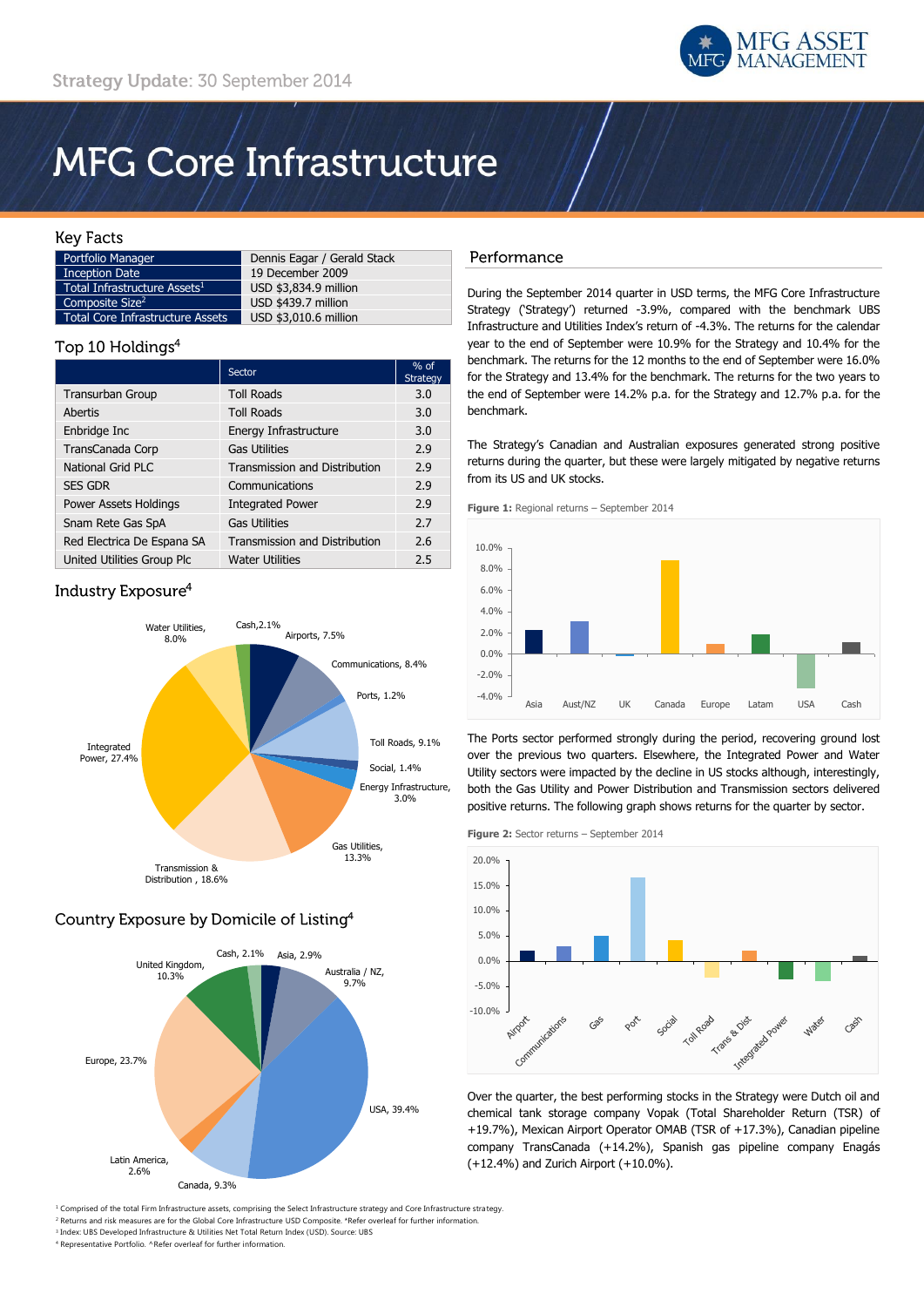The 10 worst performing stocks in the Strategy were all US utilities, with particularly large negative returns recorded for Cleco Corp (-17.7%), PNM Resources (-14.5%), Allete Inc (-12.7%), NorthWestern Corp (-12.4%) and Atmos Energy (-10.0%).

As mentioned, the Strategy's utility exposures were a drag on performance, with both water and energy utilities down over 3% for the quarter. Most of this fall occurred in the last month of the period as investor sentiment was impacted by rising bond yields in the US. There may be further weakness in utility share prices over coming months, but MFGAM remains comfortable with the Strategy's utility exposures:

- Almost universally among the Strategy's holdings, management have taken advantage of the appetite for high-quality debt offerings to put in place debt structures that are largely insulated from short-term movements in bond yields. Companies now have:
	- o Very high levels of fixed-price debt, often around 90% of total debt in the current period.
	- o Much smoother debt maturity profiles, with average maturities in excess of 7 years, meaning that in any one year typically only 5%- 10% of the total debt becomes due for refinancing.
- We are confident that the regulatory regimes to which the Strategy's utilities are exposed will provide more than adequate protection (albeit with some regulatory lag) to the impact on those businesses of higher interest rates.
- There is evidence that the correlation between bond yields and the dividend yield of US regulated utilities has significantly diminished over the last decade (acknowledging that there was a quite high correlation through the 1980's and 1990's).
- Additionally, many of the Strategy's US utility holdings have the capacity to increase dividends by increasing payout ratios (because of declining capex requirements), which will help mitigate the effects of rising rates.

In terms of stocks included in the benchmark index but excluded from MFGAM's universe of investable stocks, the unregulated power generation market again performed poorly, delivering an average TSR of -5.6%, while French construction and toll road company, Vinci, delivered a TSR of -15.7%. Countering those falls were strong performance from Korean utilities (average TSR of +23.7%) and Japanese stocks (TSR of +4.4%). Stocks in these two markets have been particularly poor performers over recent years so some recovery in their share prices did not surprise us.

#### Portfolio

During the quarter, two stocks, US utility UNS Energy and Australian Gas Utility Envestra, were removed as a result of takeovers.

The graphs on page 1 show the sector and regional exposures of the Strategy during the September 2014 quarter.

## Investment in Telecommunication Towers

The Strategy holds exposures in two US-listed telecommunication tower companies, Crown Castle International Corp and American Tower Corp. Communications towers are structures designed to hold communications equipment for wireless applications such as mobile telephony, television, radio, public safety communications networks and so on. The focus of both the above companies is facilitating the transmission of mobile telephony and data.

#### Growth Market

Demand for mobile data is very strong, driven by widespread adoption of smartphones and tablets. Humans have a seemingly insatiable desire for increased connectivity. Cisco estimated that in 2013:

- Global mobile traffic grew 81%. 45% of global mobile traffic was offloaded to WiFi networks or femtocells, without which traffic would have grown by 98%.
- Smartphones represented 27% of mobile handsets, but 95% of mobile handset traffic.
- 4G devices represent just 3% of all mobile connections, but 30% of the mobile traffic.
- The average mobile-connected tablet generates 2.6x more traffic than the average smartphone and the average mobile-connected laptop 4.6x more.
- Video represented over 50% of mobile traffic.

Cisco forecasts that mobile data traffic will expand 11 times between 2013 and 2018, representing a compound annual growth rate of 61%. This is from a combination of increased penetration of mobile-connected devices and increased data use per device.

The only way that telecommunications companies will be able to meet this demand is with improved technology, more spectrum, or more cell sites. Given the scale of the demand increase, and the limitations of the laws of physics, growth in cell sites (situated on towers or other structures) is an absolute certainty.

### Towers are Critical

Wireless transmission equipment can be placed on any structure. However, as signals degrade when faced with obstacles like buildings and trees, the best results are typically achieved when equipment is placed high above the clutter level. This is where towers come in. Tower-mounted wireless equipment is known as a macrocell site for its wide footprint relative to other "small" cells. Wireless towers are generally the least expensive way for a carrier to achieve broad coverage over a given geographic area.

As mobile telephony became possible, carriers first built their own towers to hold only their own equipment. Later, independent wireless tower companies built towers on which they co-located multiple carriers, making it cheaper for each carrier. At the same time, each new tenant provides very high incremental margins to the tower owner, generating strong returns and free cash flow as more tenants use the tower.

Carriers typically choose a tower based solely on location (when seeking to improve coverage or capacity of their wireless networks). There is typically little competition between existing towers. In addition, it is very difficult to build new towers due to local community opposition, providing an effective barrier to entry. As a result, very few new towers are being built in the US.

Once equipment is mounted on a tower, it is very costly for a carrier to switch due to actual moving costs and the fact that one transmitter cannot be moved in isolation without impacting overall coverage (therefore adjacent equipment also potentially needs to moved). Reflecting the long-term importance of towers to network integrity, carriers typically enter 10-year contracts for new equipment installations.

Crown Castle International owns 31,500 communications towers in the US and Australia. While its towers hold an average of 2.4 tenants per tower, the company notes that every tower can support at least one more tenant at little incremental cost. American Tower owns over 67,000 towers in 14 countries.

# Outlook and Strategy

The Strategy is designed to provide investors with real returns of 5% to 6% over the longer term. Such a return assumes that all stocks are fairly priced at the start of the return period, i.e. stocks don't have to be cheap to start with to generate our expected long-term return. Despite the fact that the Strategy's returns in recent years have been well above our long-run return expectations, we continue to believe that it will deliver high single-digit absolute returns over the medium term.

There have been minimal changes to the types of stocks held in the Strategy over the last decade and no changes to the rules used to determine what stocks should be excluded or included in the Strategy. It has served investors well up to this time, and we firmly believe it will continue to do so while acknowledging that, if markets continue to rise at double-digit rates, the Strategy will underperform broader equity markets.

Regardless, MFGAM notes that there remain many potential catalysts for an equity market downturn against which an investment in the Strategy would, on the basis of historical evidence, prove a very valuable defensive hedge.